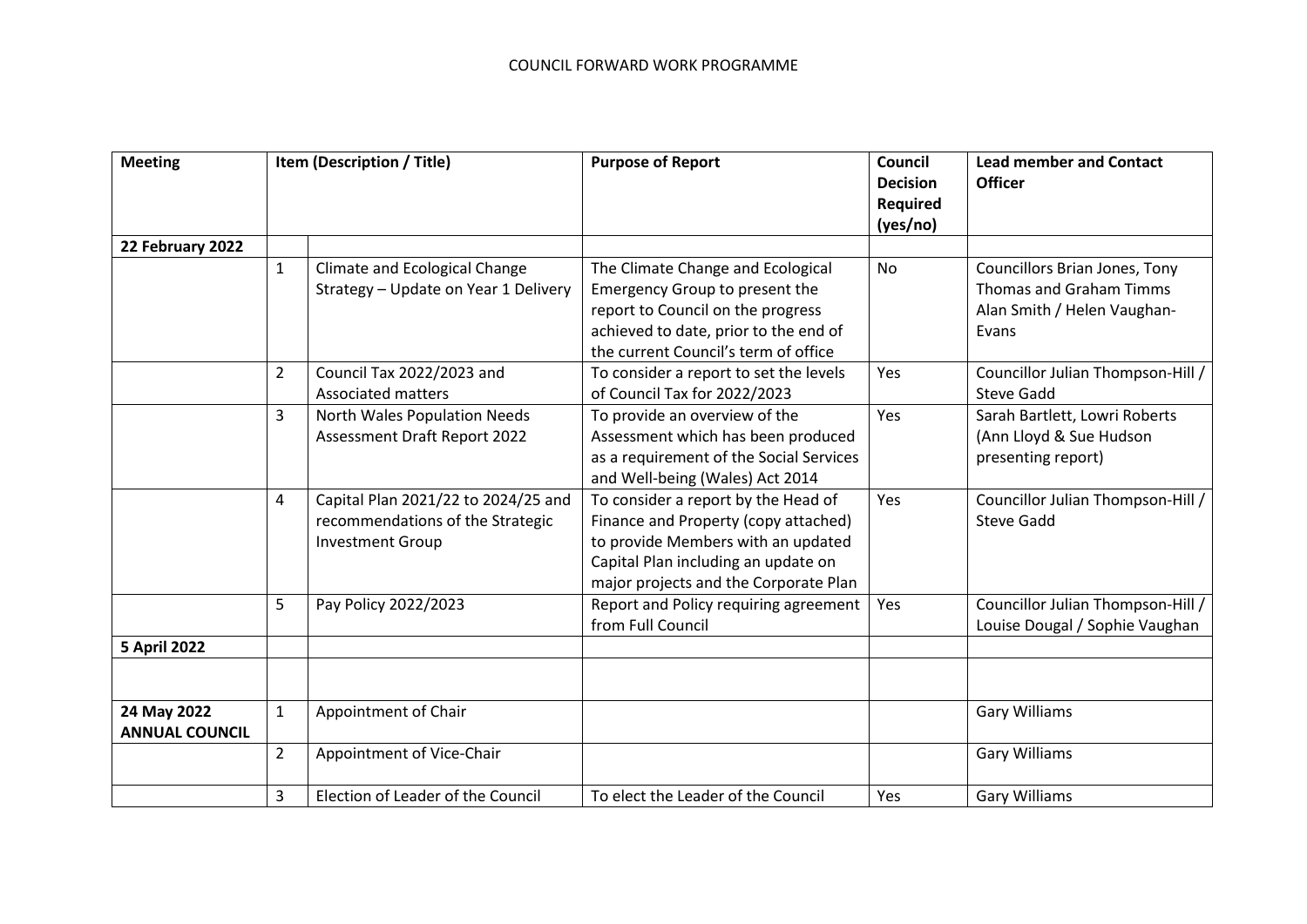## COUNCIL FORWARD WORK PROGRAMME

| 5 July 2022      |  |  |  |
|------------------|--|--|--|
|                  |  |  |  |
|                  |  |  |  |
| 6 September 2022 |  |  |  |
|                  |  |  |  |
|                  |  |  |  |
| 11 October 2022  |  |  |  |
|                  |  |  |  |
|                  |  |  |  |
| 6 December 2022  |  |  |  |
|                  |  |  |  |
|                  |  |  |  |

## **FUTURE ITEMS**

| Real Living Wage Accreditation | Report requested by Council to consider the<br>I steps to becoming an accredited Real Living | Councillor Julian Thompson-Hill/ Catrin   TBC<br>Roberts / Sophie Vaughan |  |
|--------------------------------|----------------------------------------------------------------------------------------------|---------------------------------------------------------------------------|--|
|                                | Wage Employer                                                                                |                                                                           |  |

## *Note for Officers – Full Council Report Deadlines*

| Meeting | <b>Deadline</b> | Meeting    | <b>Deadline</b>            | Meeting               | <b>Deadline</b> |
|---------|-----------------|------------|----------------------------|-----------------------|-----------------|
|         |                 |            |                            |                       |                 |
|         |                 | 25.01.2022 | .01.2022<br>$\overline{ }$ | .02.2022<br>ററ<br>LL. | 08.02.2022      |